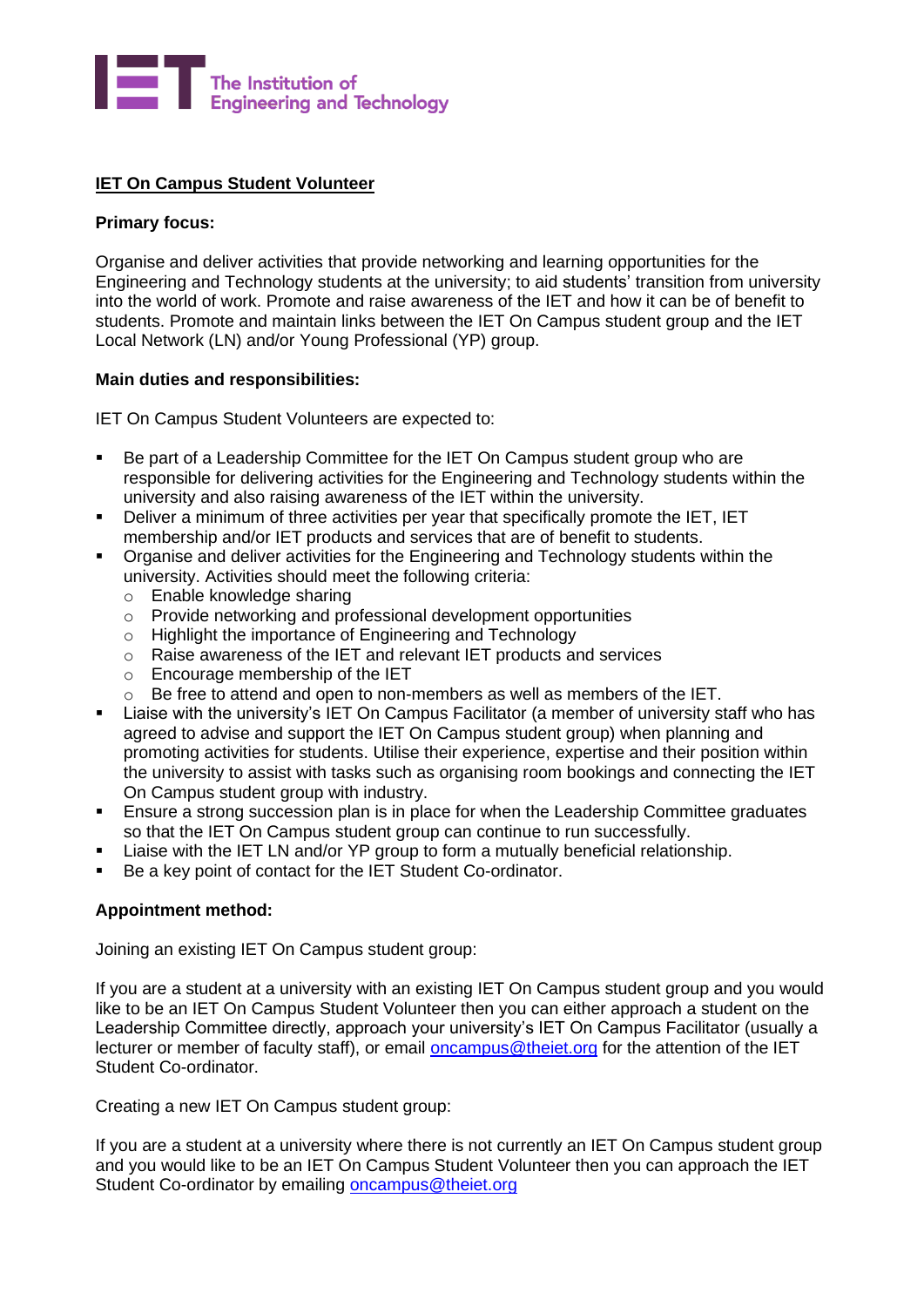# **Period of appointment:**

- Approximately 6 or 7 meetings per year, plus time to help organise and deliver activities.
- Time commitment for this role will vary depending on how much you want to gain from the IET On Campus initiative. We expect a minimum of three events per year that specifically promote IET membership and IET products/services relevant to students, however there is the opportunity to gain so much more by organising other networking/learning/development opportunities for your IET On Campus student group.

# **Training:**

No specific training is required for the role but it is recommended that you read and familiarise yourself with the role by going on our web page [On Campus.](https://www.theiet.org/career/career-support/early-career/on-campus/)

# **Point of contact:**

The regular contact for this role will be your university's IET On Campus Facilitator, IET LN and/or YP section and the IET Student Co-ordinator. Queries can be directed to [oncampus@theiet.org](mailto:oncampus@theiet.org) (the IET Student Co-ordinator).

# **Communications:**

- Regular IET On Campus communications are currently being established and will be sent to IET On Campus Facilitators as well as IET On Campus Student Volunteers at various intervals throughout the year in the form of a newsletter.
- Volunteer Update e-newsletter

# **Resources:**

The following resources are available to support this role:

- **.** Information on IET products and services relevant to students (these can be found on the IET website but may also be sent to you at various intervals throughout the year).
- **[Volunteering Handbook](https://www.theiet.org/involved/volunteering-for-the-iet/volunteer-hub/resources/your-guide-to-volunteering-at-the-iet/)**
- **[Volunteer Hub](https://www.theiet.org/involved/volunteering-for-the-iet/volunteer-hub) web area**

#### **Policies and procedures:**

Upon engagement you will be provided with access to our e-learning portal to undertake the following activities:

- [Online sign-up to Policies and Code of Conduct:](https://www.theiet.org/involved/volunteering-for-the-iet/volunteer-hub/our-policies/)
	- o Anti-bribery and Corruption Policy
	- o Anti-slavery Policy
	- o Code of Conduct for Volunteers
	- o Data Protection Policy
	- o Equality, Diversity and Inclusion Policy
	- o Harassment and Bullying Policy
	- o Safeguarding Children and Adults at Risk Policy

#### [Other Policies and Guidance](https://www.theiet.org/involved/volunteering-for-the-iet/volunteer-hub/our-policies/) to support you in your role:

- **E.** Business Cards and Email Address Policy
- **Confidentiality of IET Documents**
- Conflicts of Interest Policy
- **Expenses Policy**

*IET On Campus Student Volunteer*